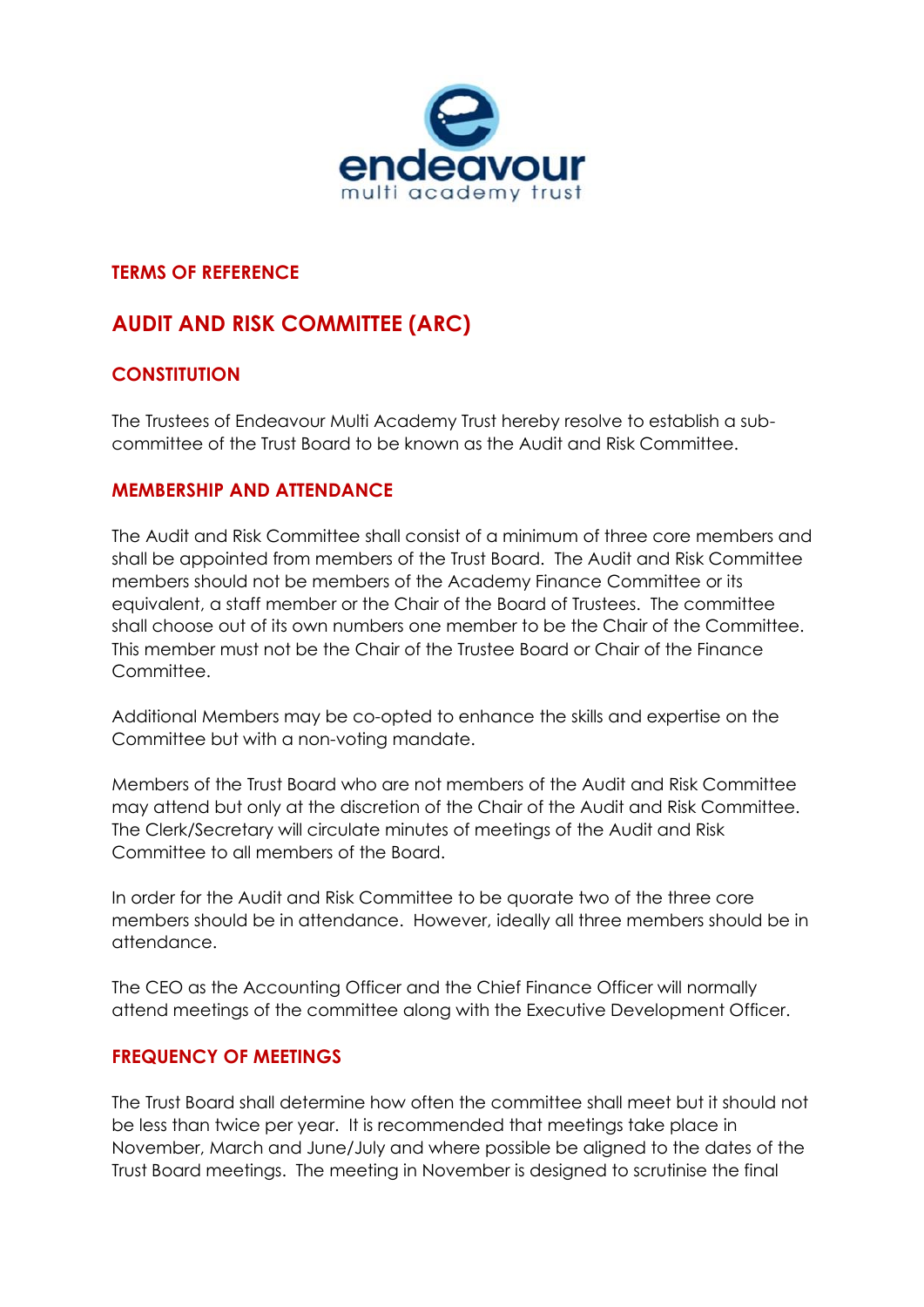accounts but may need to be flexible in response to changing deadlines. The Chair of the Audit and Risk Committee may request approval from the Chair of the Trust to have authorisation to scrutinise the accounts in the absence of other members. The external auditor may request a meeting of the committee if he or she considers one necessary.

The Chair of the Committee has the right to call an additional meeting during the year should he/she deem necessary.

#### **MINUTES**

The Clerk/Secretary will circulate a list of agreed actions within 48 hours of the meeting – circulation as appropriate.

The Clerk/Secretary to the Trust will circulate minutes (with any necessary actions) to the chairs of all Trust Committees for appropriate distribution to their committee members within a fortnight of the meeting being held.

### **AUTHORITY**

The Audit and Risk Committee is an advisory body with no executive powers. However, it is authorised by the Trust Board to investigate any activity within its terms of reference, and to seek any information it requires from staff, who are requested to co-operate with the committee in the conduct of its inquiries.

The Audit and Risk Committee is authorised to obtain independent professional advice if it considers this necessary.

#### **TERMS OF REFERENCE**

# **THE ARC WILL HAVE RESPONSIBILITY FOR MONITORING OF THE ENDEAVOUR MULTI ACADEMY RISK REGISTER**

The specific duties of the committee shall be to:

- To advise the Trust Board on the adequacy and effectiveness of the Academy's systems of internal control and its arrangements for risk management, control and governance processes, and securing economy, efficiency and effectiveness (value for money). These carried out with the ethical principles adopted by the academy.
- To agree the extent of the Internal Audit Plan with the specific reference to the seeking of assurance with regard to the level of development and improvement since the previous visit.
- To advise the Trust Board on the appointment, re-appointment, dismissal and remuneration of the External Auditor and the Internal Audit Services (IAS).
- Review the Trusts internal and external financial statements and reports to ensure that they reflect best practice.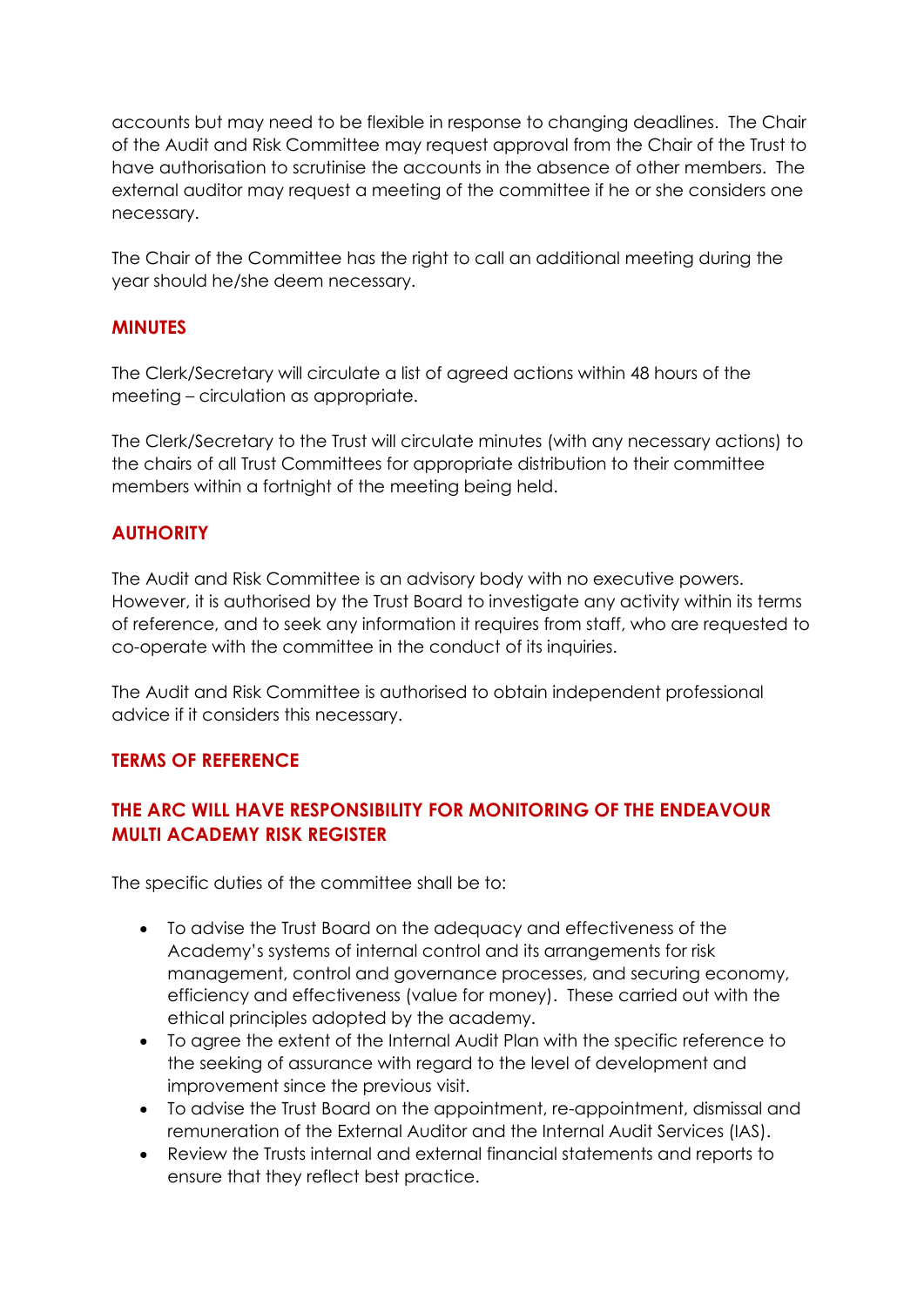- Discuss with the external auditor the nature and scope of each forthcoming audit and to ensure that the external auditor has the fullest co-operation of staff.
- Receive all relevant reports, including reports on the Trust Board's accounts, achievement of value for money and managements response to any external audit management letters
- To advise the Trust Board on Internal Audit assignment reports and to monitor, within an agreed time scale, the implementations of the agreed recommendations arising from those reports.
- Recommend the annual financial statements to the Trust Board for approval.
- Review the committee's membership and effectiveness on an annual basis to ensure it has the relevant skills and experience.
- To monitor the proper management of the Trust's Risk Assessment process including the quality of education, health and safety and the DBS/Safeguarding process.
- To advise the Trust Board on levels of financial delegation.
- To advise the Trust Board on LGB delegation.
- Consider and advise the Trust Board on the audit strategy and annual and long-term audit programme.
- Review the operation of the Trust's code of practice for members of the Trust Board and Local Governing Boards and the code of conduct for staff.
- Review the operation of the Trust's Whistle Blowing Policy and policy on Gifts and Hospitality offered and received.
- To ensure that all allegations of fraud and irregularity are investigated appropriately.
- Consider any other matters where requested to do so by the Trust Board and report at least once a year to the Trust Board on the discharge of the above duties.

The below diagram explains the direction of communication within the MAT structure. It is important that the ARC receives communication about any area of risk to the organisation. The ARC exists to ensure that any risks are addressed/mitigated. The Executive Development Officer (EDO) will bring school based reports identifying any risks to the ARC but will also ensure the Local Governing Board is kept informed. The CFO will ensure that all financial reports are available to the ARC in good time.